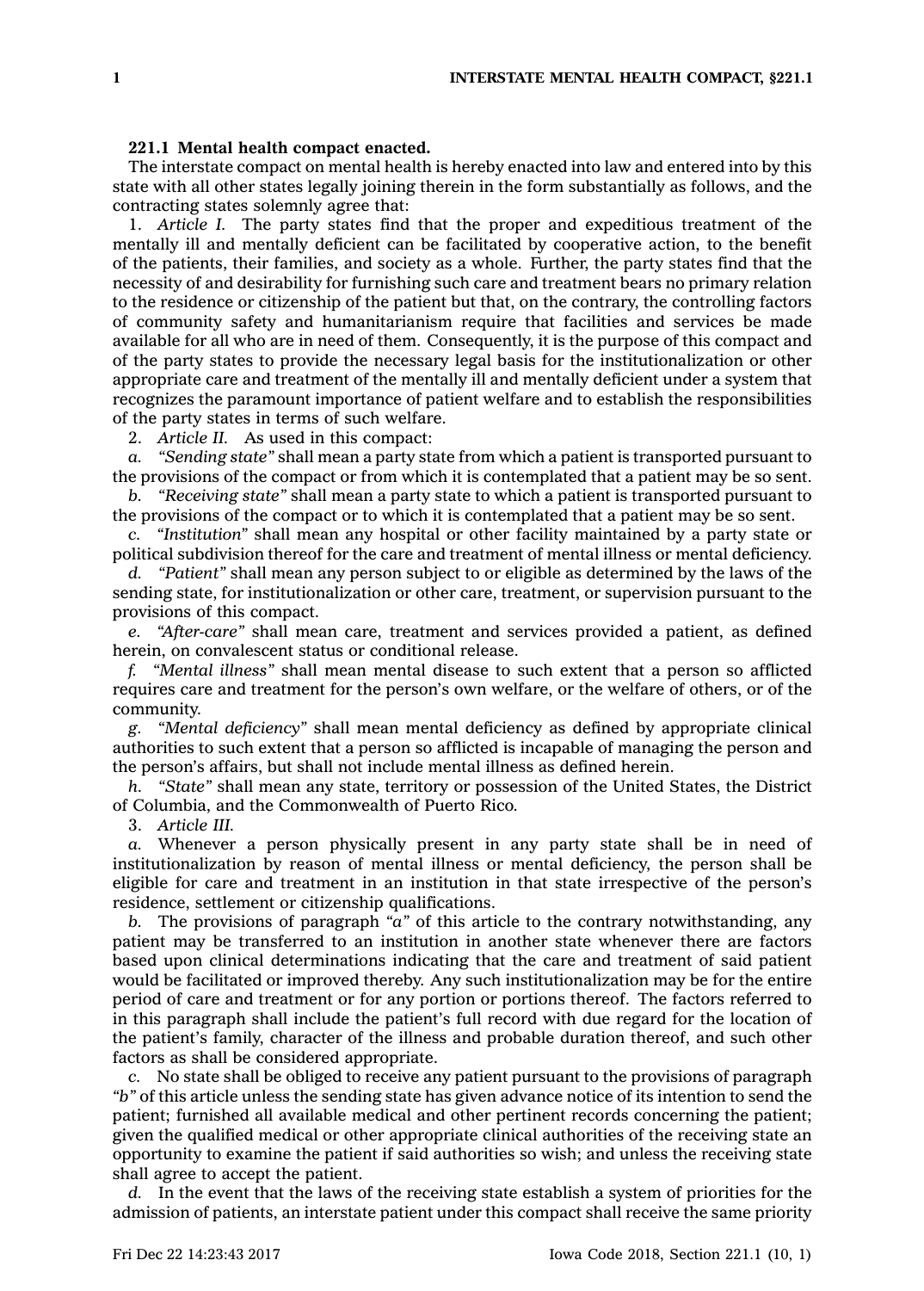## **§221.1, INTERSTATE MENTAL HEALTH COMPACT 2**

as <sup>a</sup> local patient and shall be taken in the same order and at the same time that the interstate patient would be taken if the interstate patient were <sup>a</sup> local patient.

*e.* Pursuant to this compact, the determination as to the suitable place of institutionalization for <sup>a</sup> patient may be reviewed at any time and such further transfer of the patient may be made as seems likely to be in the best interest of the patient.

4. *Article IV.*

*a.* Whenever, pursuant to the laws of the state in which <sup>a</sup> patient is physically present, it shall be determined that the patient should receive after-care or supervision, such care or supervision may be provided in <sup>a</sup> receiving state. If the medical or other appropriate clinical authorities having responsibility for the care and treatment of the patient in the sending state shall have reason to believe that after-care in another state would be in the best interest of the patient and would not jeopardize the public safety, they shall request the appropriate authorities in the receiving state to investigate the desirability of affording the patient such after-care in said receiving state, and such investigation shall be made with all reasonable speed. The request for investigation shall be accompanied by complete information concerning the patient's intended place of residence and the identity of the person in whose charge it is proposed to place the patient, the complete medical history of the patient, and such other documents as may be pertinent.

*b.* If the medical or other appropriate clinical authorities having responsibility for the care and treatment of the patient in the sending state and the appropriate authorities in the receiving state find that the best interest of the patient would be served thereby, and if the public safety would not be jeopardized thereby, the patient may receive after-care or supervision in the receiving state.

*c.* In supervising, treating, or caring for <sup>a</sup> patient on after-care pursuant to the terms of this article, <sup>a</sup> receiving state shall employ the same standards of visitation, examination, care, and treatment that it employs for similar local patients.

5. *Article V.* Whenever <sup>a</sup> dangerous or potentially dangerous patient escapes from an institution in any party state, that state shall promptly notify all appropriate authorities within and without the jurisdiction of the escape in <sup>a</sup> manner reasonably calculated to facilitate the speedy apprehension of the escapee. Immediately upon the apprehension and identification of any such dangerous or potentially dangerous patient, the patient shall be detained in the state where found pending disposition in accordance with law.

6. *Article VI.* The duly accredited officers of any state party to this compact, upon the establishment of their authority and the identity of the patient, shall be permitted to transport any patient being moved pursuant to this compact through any and all states party to this compact, without interference.

7. *Article VII.*

*a.* No person shall be deemed <sup>a</sup> patient of more than one institution at any given time. Completion of transfer of any patient to an institution in <sup>a</sup> receiving state shall have the effect of making the person <sup>a</sup> patient of the institution in the receiving state.

*b.* The sending state shall pay all costs of and incidental to the transportation of any patient pursuant to this compact, but any two or more party states may, by making <sup>a</sup> specific agreement for that purpose, arrange for <sup>a</sup> different allocation of costs as among themselves.

*c.* No provision of this compact shall be construed to alter or affect any internal relationships among the departments, agencies and officers of and in the government of <sup>a</sup> party state, or between <sup>a</sup> party state and its subdivisions, as to the payment of costs, or responsibilities therefor.

*d.* Nothing in this compact shall be construed to prevent any party state or subdivision thereof from asserting any right against any person, agency or other entity in regard to costs for which such party state or subdivision thereof may be responsible pursuant to any provision of this compact.

*e.* Nothing in this compact shall be construed to invalidate any reciprocal agreement between <sup>a</sup> party state and <sup>a</sup> nonparty state relating to institutionalization, care or treatment of the mentally ill or mentally deficient, or any statutory authority pursuant to which such agreements may be made.

8. *Article VIII.*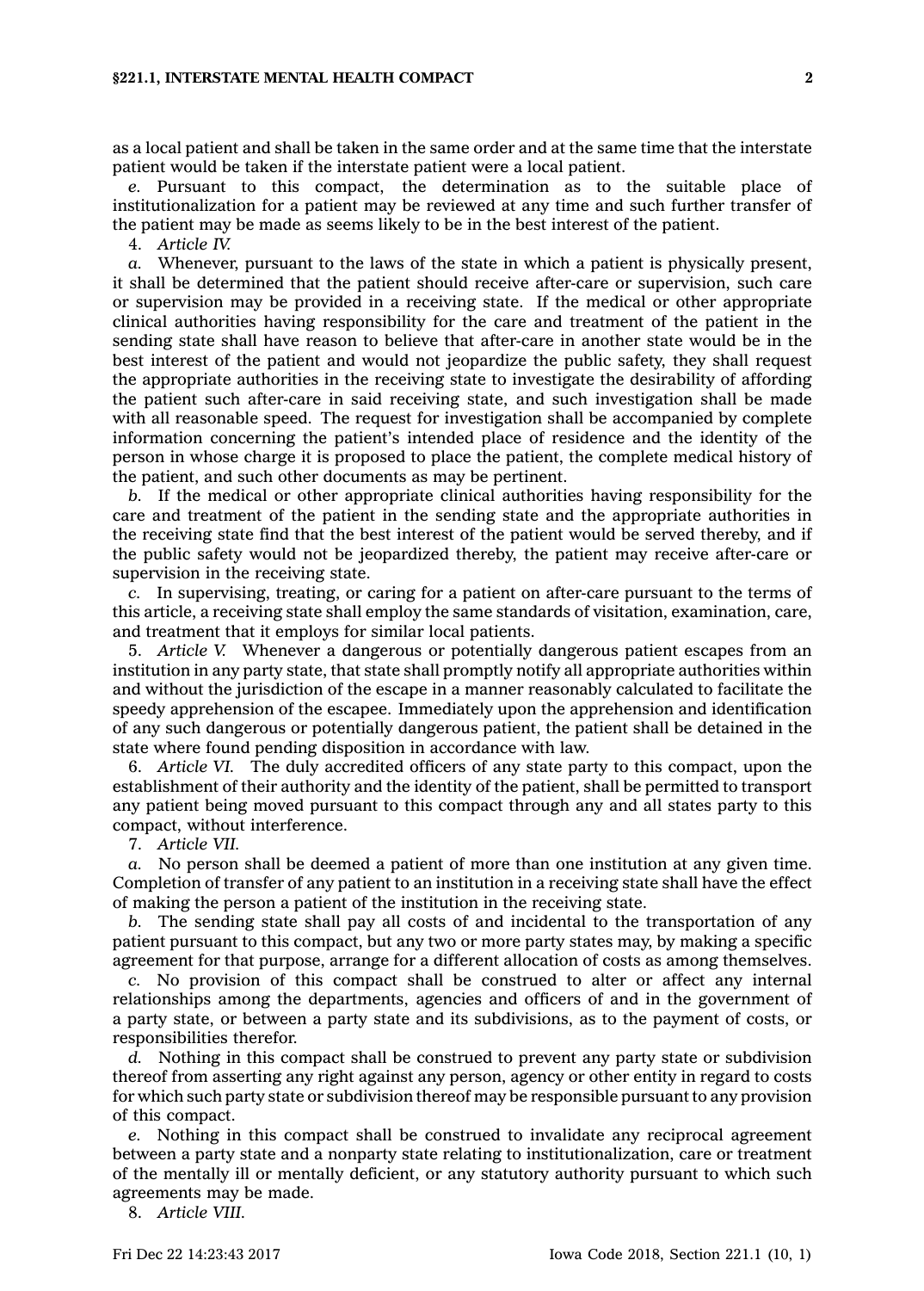*a.* Nothing in this compact shall be construed to abridge, diminish, or in any way impair the rights, duties, and responsibilities of any patient's guardian on the guardian's own behalf or in respect of any patient for whom the guardian may serve, except that where the transfer of any patient to another jurisdiction makes advisable the appointment of <sup>a</sup> supplemental or substitute guardian, any court of competent jurisdiction in the receiving state may make such supplemental or substitute appointment and the court which appointed the previous guardian shall upon being duly advised of the new appointment, and upon the satisfactory completion of such accounting and other acts as such court may by law require, relieve the previous guardian of power and responsibility to whatever extent shall be appropriate in the circumstances; provided, however, that in the case of any patient having settlement in the sending state, the court of competent jurisdiction in the sending state shall have the sole discretion to relieve <sup>a</sup> guardian appointed by it or continue the guardian's power and responsibility, whichever it shall deem advisable. The court in the receiving state may, in its discretion, confirm or reappoint the person or persons previously serving as guardian in the sending state in lieu of making <sup>a</sup> supplemental or substitute appointment.

*b.* The term *"guardian"* as used in paragraph *"a"* of this article shall include any guardian, trustee, legal committee, conservator, or other person or agency however denominated who is charged by law with power to act for or responsibility for the person or property of <sup>a</sup> patient. 9. *Article IX.*

*a.* No provision of this compact except article V shall apply to any person institutionalized while under sentence in <sup>a</sup> penal or correctional institution or while subject to trial on <sup>a</sup> criminal charge, or whose institutionalization is due to the commission of an offense for which, in the absence of mental illness or mental deficiency, said person would be subject to incarceration in <sup>a</sup> penal or correctional institution.

*b.* To every extent possible, it shall be the policy of states party to this compact that no patient shall be placed or detained in any prison, jail or lockup, but such patient shall, with all expedition, be taken to <sup>a</sup> suitable institutional facility for mental illness or mental deficiency.

10. *Article X.*

*a.* Each party state shall appoint <sup>a</sup> "compact administrator" who, on behalf of the compact administrator's state, shall act as general coordinator of activities under the compact in the administrator's state and who shall receive copies of all reports, correspondence, and other documents relating to any patient processed under the compact by the administrator's state either in the capacity of sending or receiving state. The compact administrator or the administrator's duly designated representative shall be the official with whom other party states shall deal in any matter relating to the compact or any patient processed thereunder.

*b.* The compact administrators of the respective party states shall have power to promulgate reasonable rules and regulations to carry out more effectively the terms and provisions of this compact.

11. *Article XI.* The duly constituted administrative authorities of any two or more party states may enter into supplementary agreements for the provision of any service or facility or for the maintenance of any institution on <sup>a</sup> joint or cooperative basis whenever the states concerned shall find that such agreements will improve services, facilities, or institutional care and treatment in the fields of mental illness or mental deficiency. No such supplementary agreement shall be construed so as to relieve any party state of any obligation which it otherwise would have under other provisions of this compact.

12. *Article XII.* This compact shall enter into full force and effect as to any state when enacted by it into law and such state shall thereafter be <sup>a</sup> party thereto with any and all states legally joining therein.

13. *Article XIII.*

*a.* A state party to this compact may withdraw therefrom by enacting <sup>a</sup> statute repealing the same. Such withdrawal shall take effect one year after notice thereof has been communicated officially and in writing to the governors and compact administrators of all other party states. However, the withdrawal of any state shall not change the status of any patient who has been sent to said state or sent out of said state pursuant to the provisions of the compact.

*b.* Withdrawal from any agreement permitted by article VII, paragraph *"b"*, as to costs or